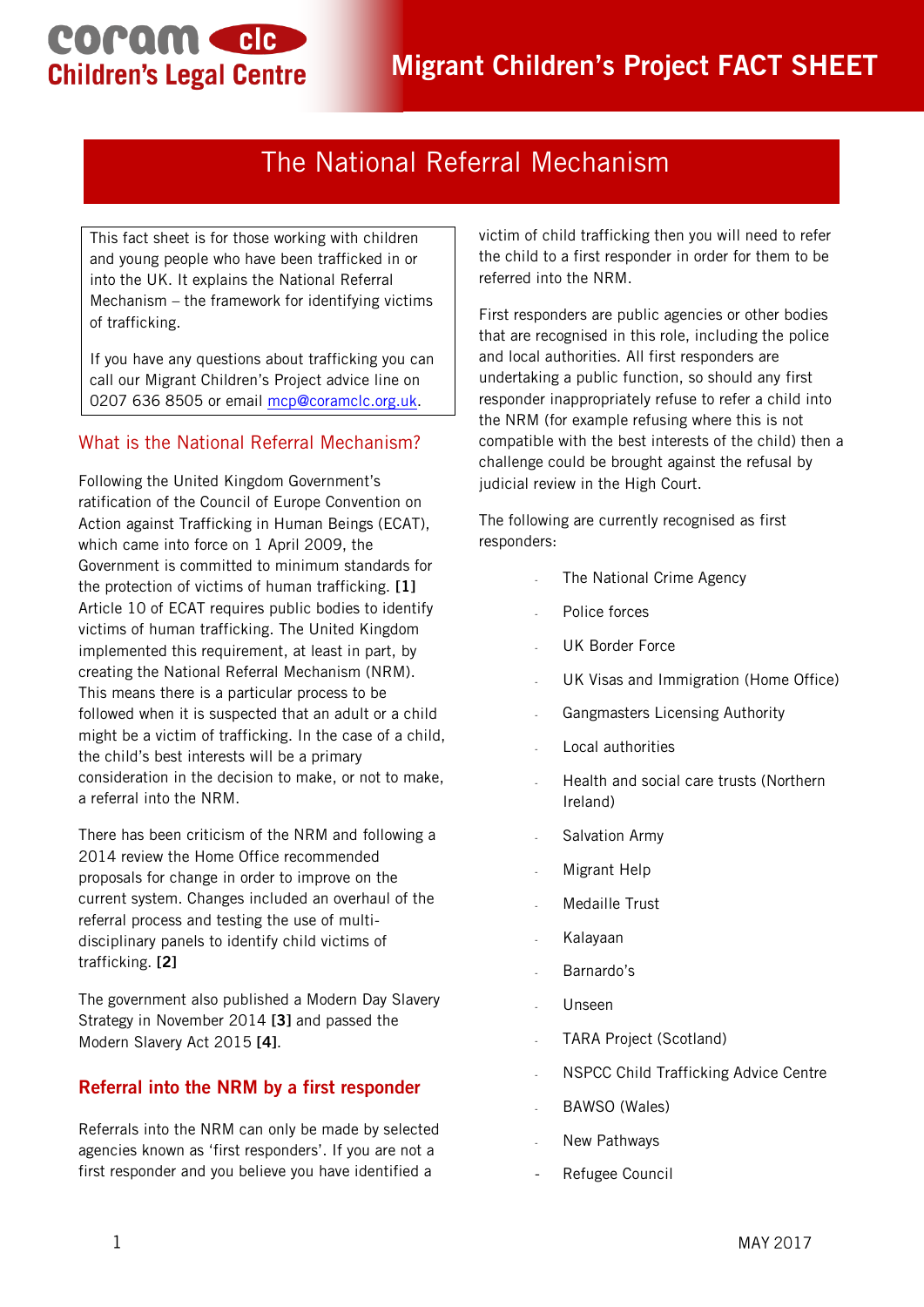# coram cle **Children's Legal Centre**

The referral of a potential victim of trafficking into the NRM by a first responder involves completing a referral form in which the evidence for believing the person is a victim of trafficking is summarised. There are separate forms for the referral of adults and for the referral of children. **[5]**

In children's cases, it is not necessary to obtain a child's consent to refer them to the NRM. Although it would always be good practice for children to have consented to referral, in practice this could inhibit the identification of children who have been trafficked where fear of their traffickers has prevented them from acknowledging the fact.

Under section 52 of the Modern Slavery Act 2015, public authorities, such as local authorities and the police, are under a duty to notify the Home Office if they believe that someone may be a victim of modern slavery. Although the duty to notify applies to both children and adults, as children do not need to consent to enter the NRM, specified public authorities agencies should generally complete a full NRM referral rather than a notification. This enables fuller information gathering and assessment of the case to be completed. **[6]**

The National Crime Agency has produced a brief best practice guide for appropriately interviewing victims of trafficking. **[7]** The Home Office has also produced leaflets providing information in brief about trafficking and the support available in a number of different languages. **[8]**

### **The reasonable grounds decision**

The referral will be assessed by what is known as a 'competent authority'. In the UK the designated competent authorities are:

- The Modern Slavery Human Trafficking Unit (MSHTU), which sits within the National Crime Agency and deals with referrals from the police, local authorities and NGOs.
- UK Visas and Immigration, which sits within the Home Office and deals with referrals identified in the immigration process. **[9]**

All completed referral forms should first be sent by First responders to the MSHTU, which then assigns a competent authority. The competent authority will consider the referral. Under the co-ordination of Local Safeguarding Children Boards, local authorities and partners should work very closely with the competent authority to ensure all relevant information is considered before any decisions are made on whether a child is a victim of trafficking.

The local authority children's services department remains responsible for assessing and providing for the needs of a child who is a potential victim of trafficking, including support and accommodation. The competent authority should decide within five working days (this can be extended where necessary) whether or not there are reasonable grounds for believing that the person has been trafficked. This is known as the reasonable grounds decision.

There is a low threshold at this stage: the test is 'from the information available so far I suspect but cannot prove' the individual is a victim of trafficking. If the competent authority decides that there are no reasonable grounds, there is no right of appeal: the only way to challenge this decision is through judicial review in the High Court.

#### **Reflection and recovery period**

Where the competent authority considers that there are reasonable grounds to believe that someone is a victim of trafficking, the person will be granted a (minimum) 45-day reflection and recovery period. No action to detain or remove the person can be taken during this time and a full needs assessment should be undertaken to ensure the trafficked person has access to adequate support and recovery services.

For adults, needs assessments are not automatically conducted by the competent authority and must be requested. However, in the case of trafficked children full needs and medical assessments should be undertaken when a referral to children's services is made. This support should not be delayed or reliant on any findings of the NRM.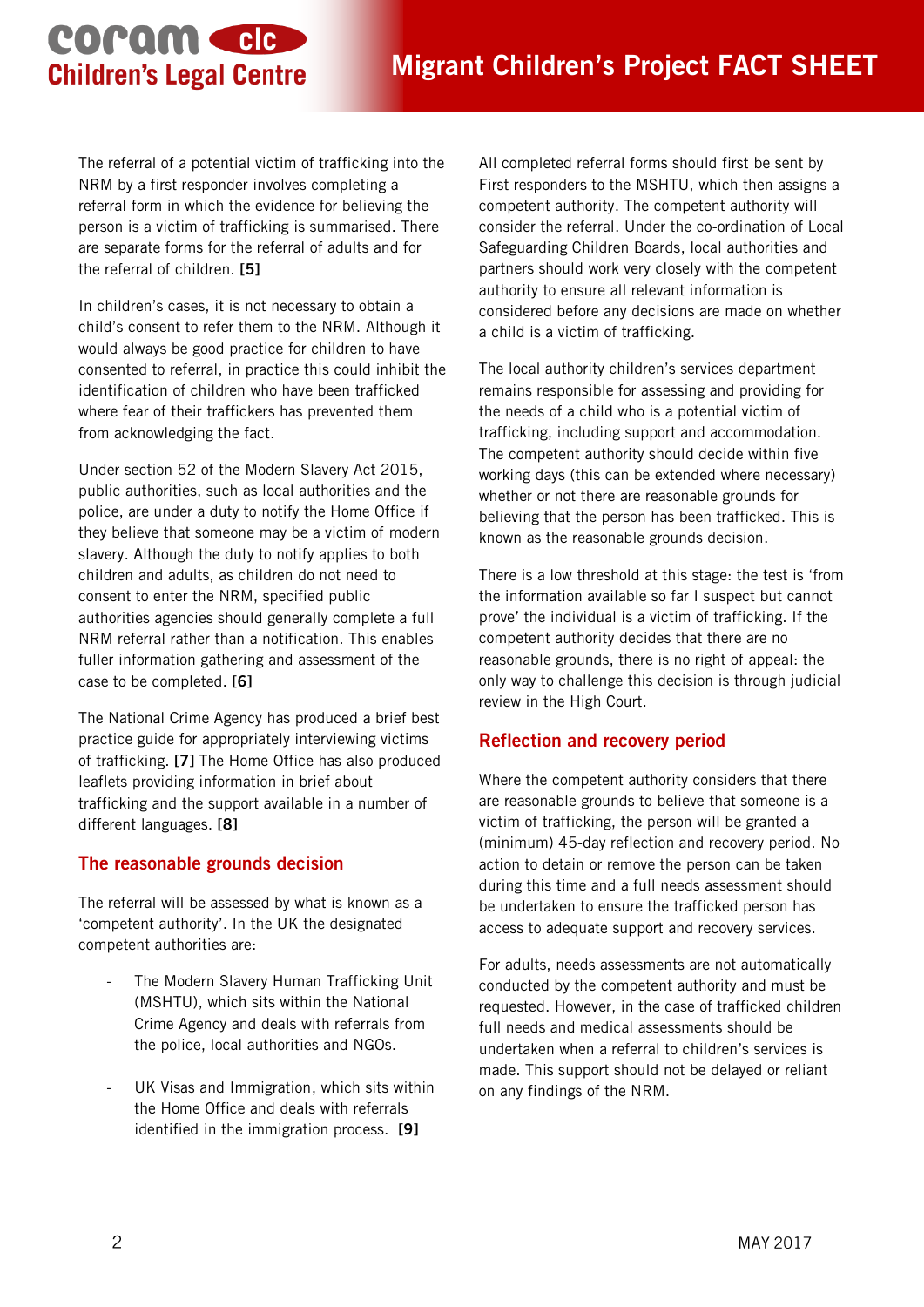# **COPAM CE Children's Legal Centre**

#### **Conclusive grounds decision**

Before the end of the 45-day recovery and reflection period, a competent authority should make what is known as a conclusive grounds decision on whether the person is a victim of trafficking: the test at this stage is whether, on the balance of probabilities, there is sufficient information to conclude the individual is, more likely than not, a victim of trafficking.

In general the MSHTU makes the conclusive grounds decision in cases involving British and European Economic Area citizens and the Home Office makes the conclusive grounds decision in cases where the trafficking decision may affect a person's immigration status.

The Home Office guidance states that the competent authority must make every effort to secure all available information that could prove useful in establishing if there are conclusive grounds. This includes evidence from those supporting the potential victim, the police and local authority. They must also give due weight to the views of the local authority and any organisation supporting the potential victim, as well as take into account any medical reports submitted.

In more complex cases the reflection and recovery period may be extended while a decision is made. As with a negative Reasonable grounds decision, a negative conclusive grounds decision can only be challenged by the process of judicial review in the High Court. Please see our fact sheet for further information on the impact of a conclusive grounds decision on someone's immigration case at [www.coramchildrenslegalcentre.com/resources.](http://www.coramchildrenslegalcentre.com/resources)

### **Modern Slavery Act 2015**

The Modern Slavery Act 2015 came into law on 26 March 2015 and various sections in the Act came into force throughout the rest of 2015. Although the Act focuses on enforcement, there are some relevant provisions in relation to the NRM and victim identification and support.

Part 4 establishes the office of the independent antislavery commissioner and sets out the functions of

the commissioner. These include encouraging good practice in identifying victims of trafficking through reports, research, training and consultation. There is also a duty on local authorities to co-operate with the commissioner. However, it is not yet clear the extent of the power the commissioner will have, if any, to have his recommendations enforced or adhered to. The commissioner recently published a strategy to implement a work programme from 2015-2017. **[10]**

Part 5 of the 2015 Act allows for the provision of independent child trafficking advocates for child victims of trafficking. The 2015 Act also states that the Home Office must provide guidance and regulations on the identification and support of victims of trafficking.

### Pilots affecting child victims of trafficking

The Home Office piloted changes to the NRM following recommendations made by the NRM review in November 2014. These recommendations include:

- strengthening the first responder role by creating new 'anti-slavery safeguarding leads', allowing direct referral to specialist support;
- establishing new multi-disciplinary panels to ensure that decision-making on cases was extended beyond UK Visas and Immigration and the Modern Slavery Human Trafficking Unit in the National Crime Agency; and
- creating a single case working unit within the Home Office to replace the current units in UK Visas and Immigration and the National Crime Agency.

The pilot was launched in August 2015 and was due to run until August 2016. **[11]** However, the pilot was later extended until March 2017. The pilot operates in 2 locations: the West Yorkshire police force area, and the South West (Avon and Somerset, Devon and Cornwall, Dorset, Wiltshire and Gloucestershire police force areas). Changes implemented in these areas include the reasonable grounds decision being undertaken by the slavery safeguarding lead and conclusive grounds decisions being made by the new multi-disciplinary panels. The Home Office recently